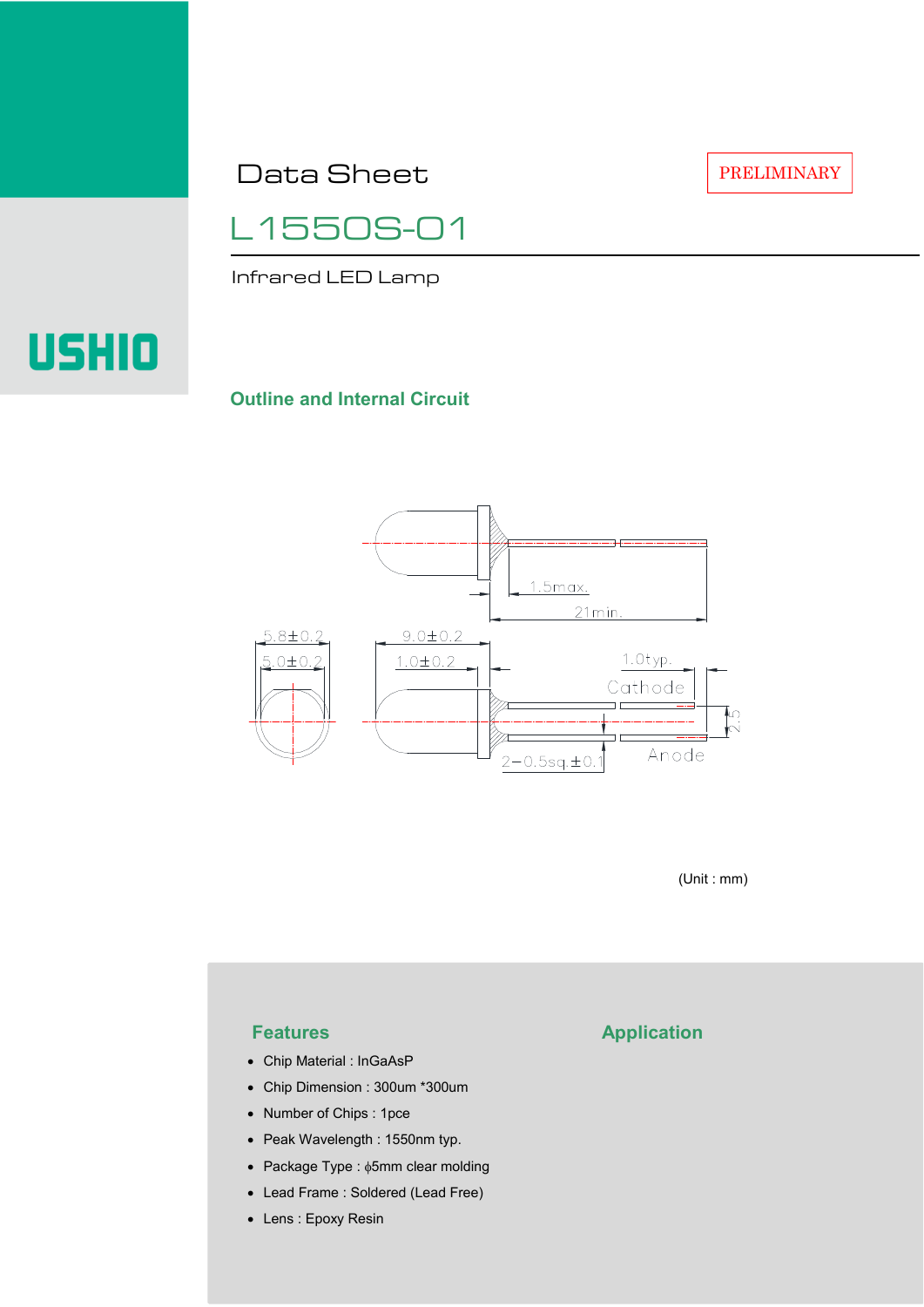

#### **Absolute Maximum Ratings (Tc=25°C)**

| <b>Item</b>                  | <b>Symbol</b> | <b>Ratings</b>  | <b>Unit</b> |
|------------------------------|---------------|-----------------|-------------|
| Power Dissipation            | <b>PD</b>     | 130             | mW          |
| <b>Forward Current</b>       | IF            | 100             | mA          |
| <b>Pulse Forward Current</b> | <b>IFP</b>    | 1000            | mA          |
| Reverse Voltage              | VR.           | $\overline{5}$  | $\vee$      |
| <b>Thermal Resistance</b>    | Rthja         | 250             | K/W         |
| Junction Temperature         | Tj            | 120             | $^{\circ}C$ |
| <b>Operating Temperature</b> | Topr          | $-40 \sim +100$ | $^{\circ}C$ |
| Storage Temperature          | Tstg          | $-40 \sim +100$ | $^{\circ}C$ |
| <b>Soldering Temperature</b> | <b>TSOL</b>   | 265             | $^{\circ}C$ |

‡Pulse Forward Current condition : Duty 1% and Pulse Width=10us.

‡Soldering condition : Soldering condition must be completed with 3 seconds at 265°C.

### **Optical and Electrical Characteristics (Tc=25°C)**

| <b>Parameter</b>            | <b>Symbol</b>  | <b>Min</b> | <b>Typ</b> | <b>Max</b> | <b>Unit</b> | <b>Test Condition</b> |
|-----------------------------|----------------|------------|------------|------------|-------------|-----------------------|
| Forward Voltage             | <b>VF</b>      |            | 0.9        | 1.3        | $\vee$      | IF=50mA               |
|                             | <b>VFP</b>     |            | 1.7        |            |             | $IFP=1A$              |
| <b>Total Radiated Power</b> | P <sub>O</sub> |            | 3.8        |            | mW          | $IF=50mA$             |
|                             |                |            | 21         |            |             | $IFP=1A$              |
| Radiant Intensity           | IE             |            | 58         |            | mW/sr       | $IF=50mA$             |
|                             |                |            | 320        |            |             | $IFP=1A$              |
| Peak Wavelength             | $\lambda p$    | 1500       |            | 1600       | nm          | $IF=50mA$             |
| Half Width                  | Δλ             |            | 120        |            | nm          | $IF=50mA$             |
| Viewing Half Angle          | $\theta$ 1/2   |            | ±16        |            | deg.        | $IF=50mA$             |
| <b>Rise Time</b>            | tr             |            | 30         |            | ns          | $IF=50mA$             |
| <b>Fall Time</b>            | tf             |            | 70         |            | ns          | $IF=50mA$             |

‡Radiated Power is measured by G8370-85.

‡Radiant Intensity is measured by Ando Optical Multi Meter AQ2140 & AQ2742.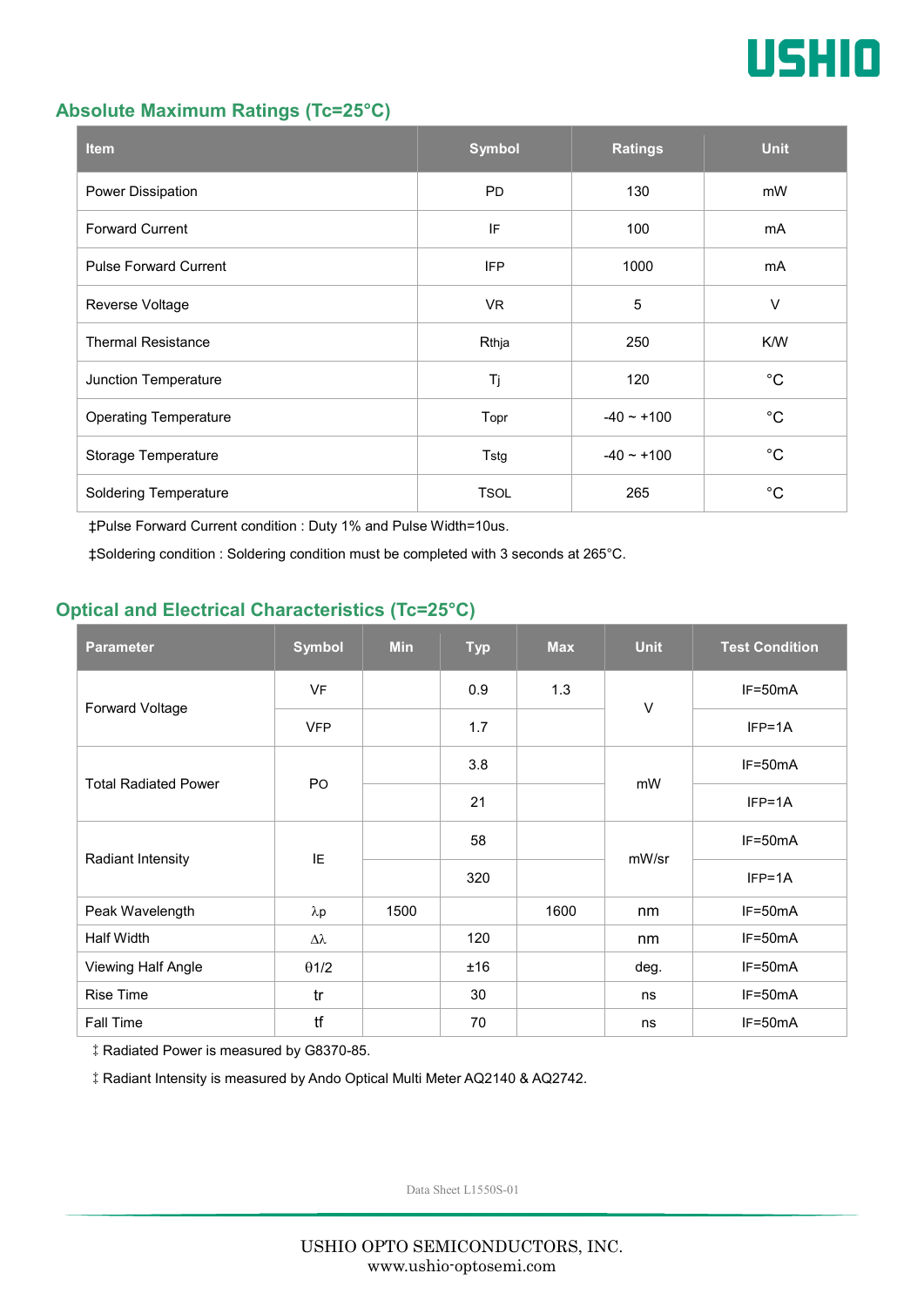

#### **Typical Characteristic Curves**

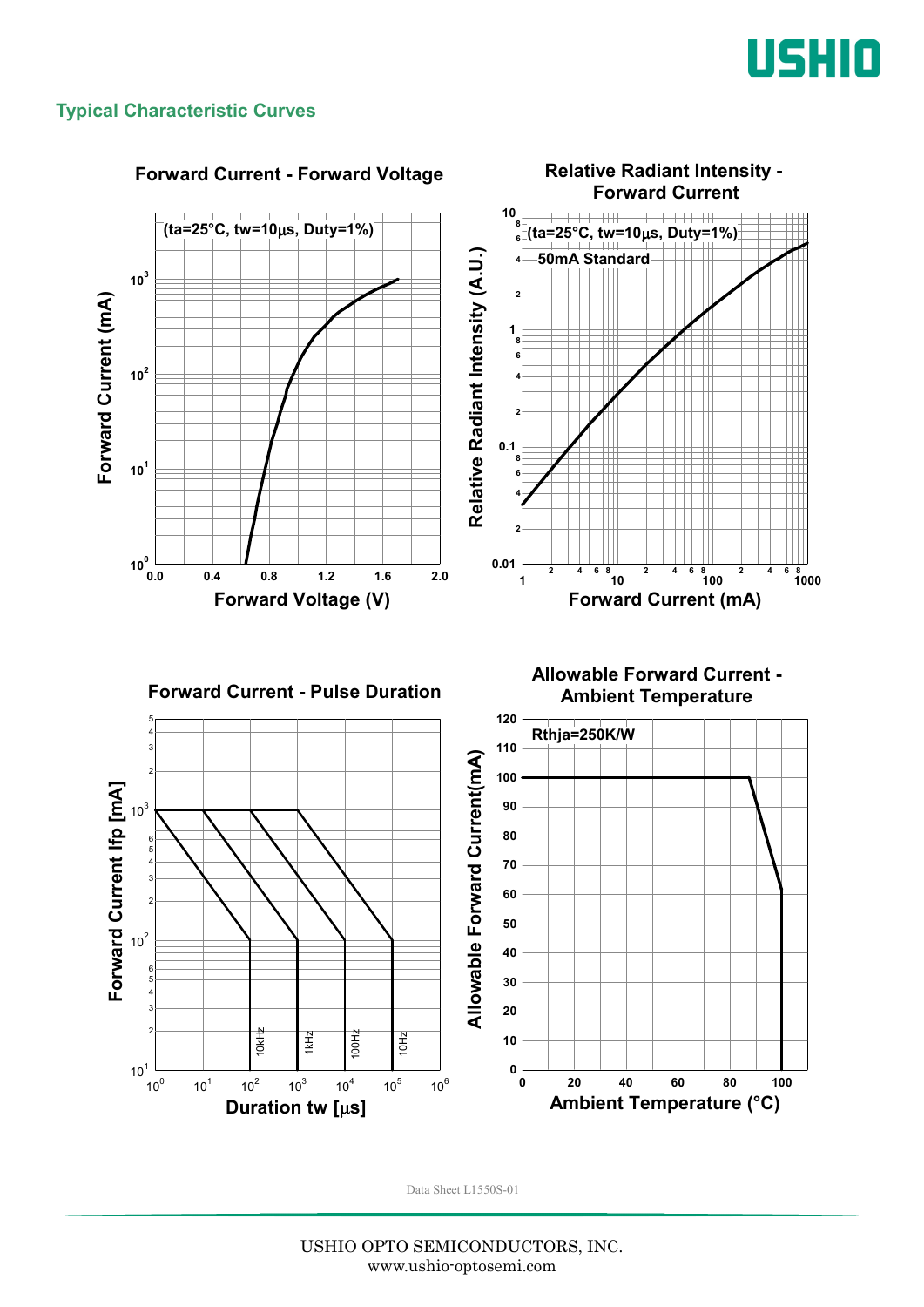



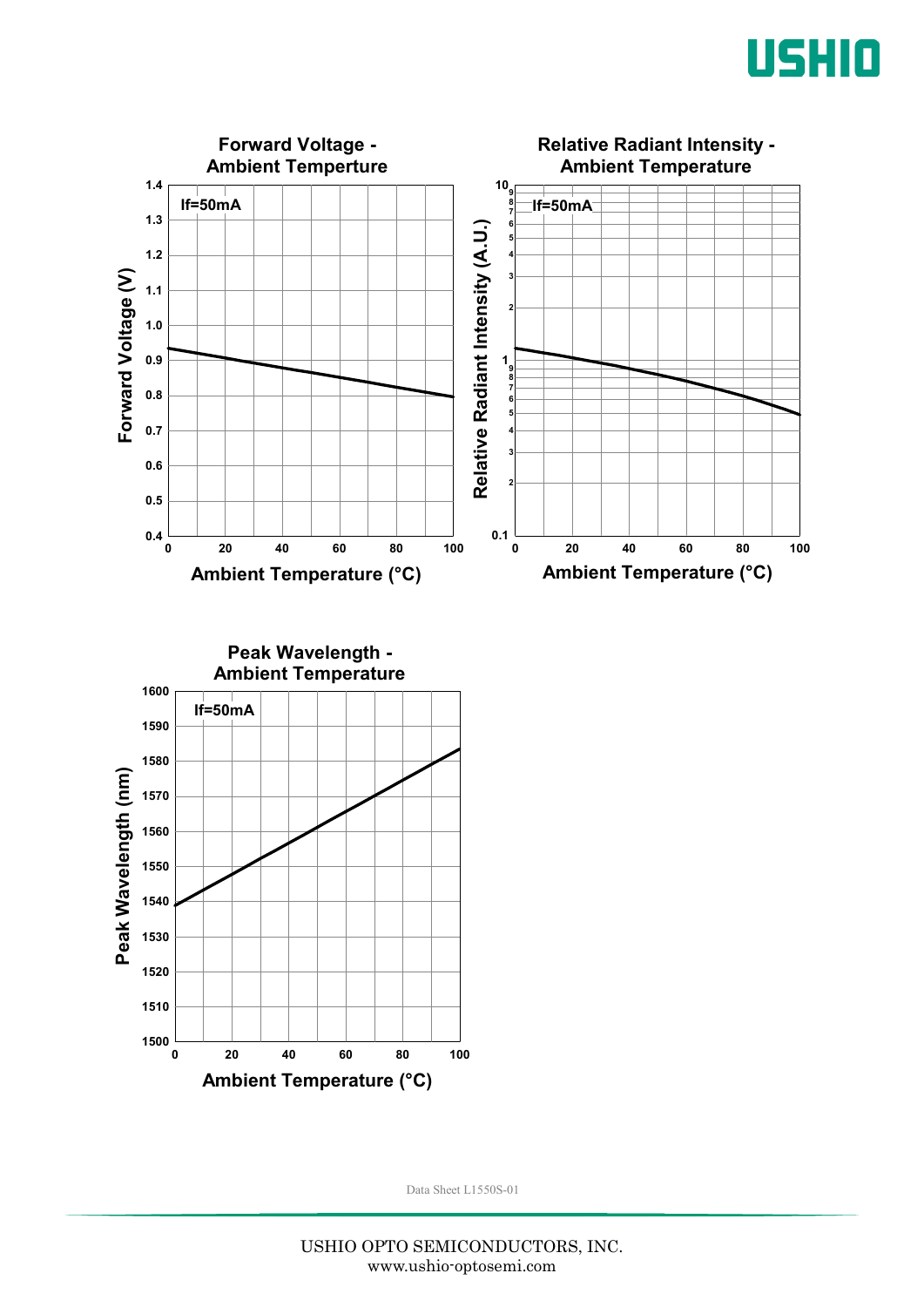